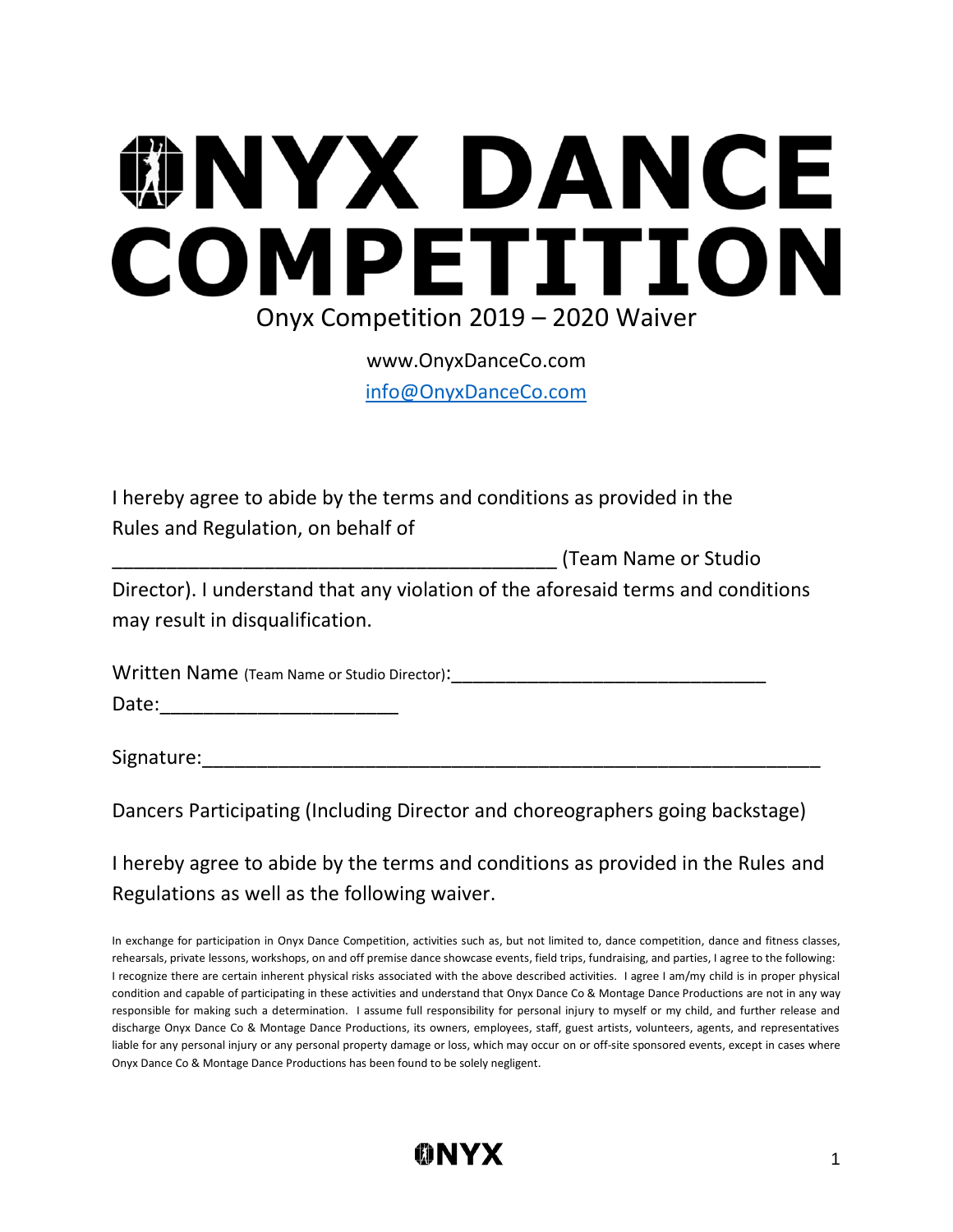I authorize and agree that Onyx Dance Co & Montage Dance Productions may take and use photographs, videos or likenesses of myself or my child as needed for its record keeping, advertising, social media and/or public relations projects and that I have no rights to the same and will not be compensated for them.

I am of lawful age and competent to sign this affirmation. If I am signing for a participant under the age of 18, I certify that I am the parent or legal guardian and have the legal authorization to waive the above-mentioned rights on behalf of my minor child or ward.

I HAVE FULLY INFORMED MYSELF AS TO THE CONTENTS OF THIS RELEASE AND HAVE READ THE SAME PRIOR TO SIGNING. I AM OF LAWFUL AGE AND COMPETENT TO SIGN THIS AFFIRMATION.

| 1. |                                                                                                                                                                                                                                                                   |  |
|----|-------------------------------------------------------------------------------------------------------------------------------------------------------------------------------------------------------------------------------------------------------------------|--|
|    | If participant is under the age of 18, a parent or legal guardian must sign. I certify that I am the parent or legal                                                                                                                                              |  |
|    | guardian and have the legal authority to approve the student information provided and the conditions of this                                                                                                                                                      |  |
|    | document in its entirety.                                                                                                                                                                                                                                         |  |
|    |                                                                                                                                                                                                                                                                   |  |
|    |                                                                                                                                                                                                                                                                   |  |
|    |                                                                                                                                                                                                                                                                   |  |
| 2. |                                                                                                                                                                                                                                                                   |  |
|    | If participant is under the age of 18, a parent or legal guardian must sign. I certify that I am the parent or legal                                                                                                                                              |  |
|    | guardian and have the legal authority to approve the student information provided and the conditions of this<br>document in its entirety.                                                                                                                         |  |
|    |                                                                                                                                                                                                                                                                   |  |
|    |                                                                                                                                                                                                                                                                   |  |
|    |                                                                                                                                                                                                                                                                   |  |
| 3. |                                                                                                                                                                                                                                                                   |  |
|    | If participant is under the age of 18, a parent or legal guardian must sign. I certify that I am the parent or legal<br>guardian and have the legal authority to approve the student information provided and the conditions of this<br>document in its entirety. |  |
|    |                                                                                                                                                                                                                                                                   |  |
|    |                                                                                                                                                                                                                                                                   |  |
|    |                                                                                                                                                                                                                                                                   |  |
| 4. |                                                                                                                                                                                                                                                                   |  |

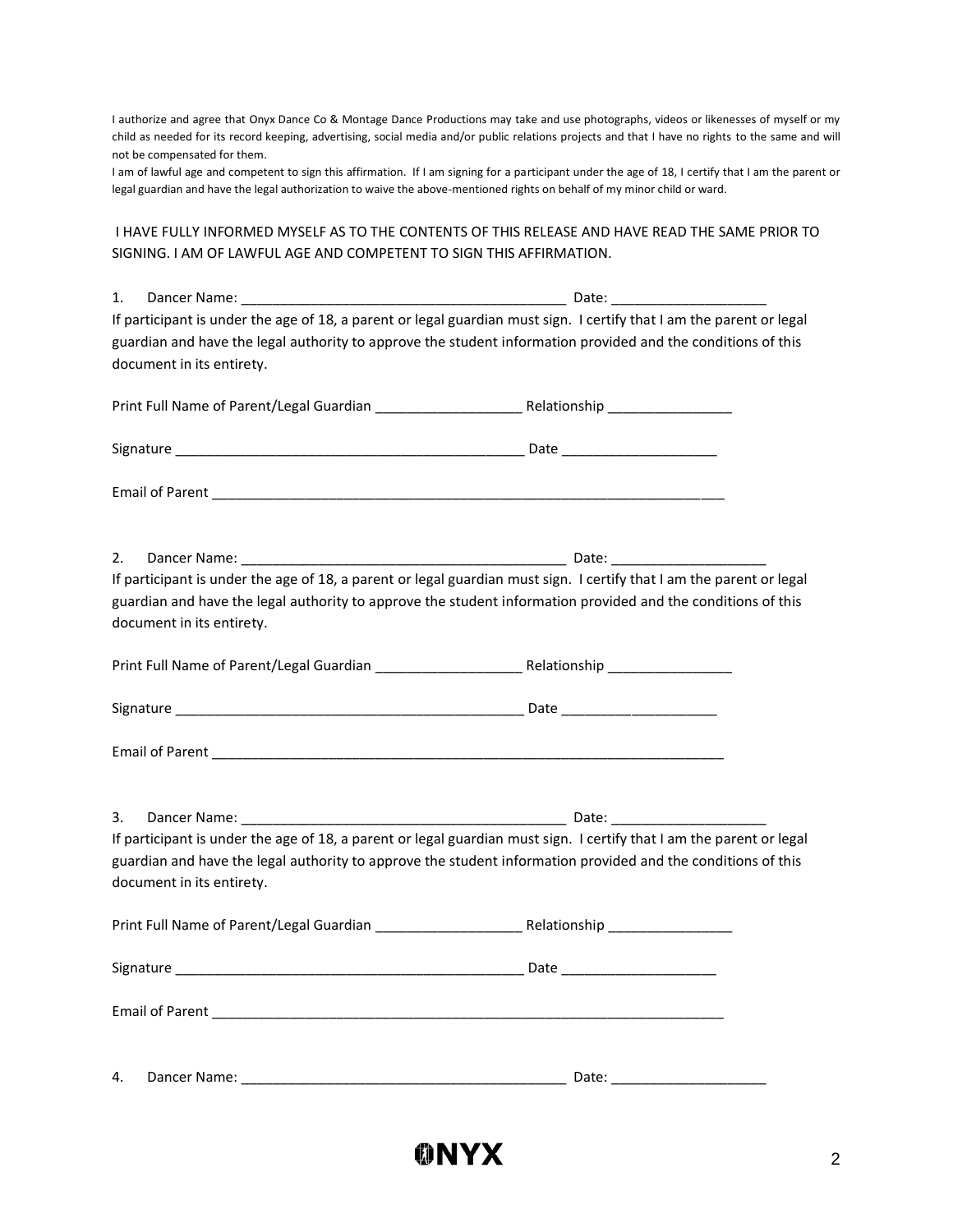If participant is under the age of 18, a parent or legal guardian must sign. I certify that I am the parent or legal guardian and have the legal authority to approve the student information provided and the conditions of this document in its entirety.

| 5.<br>If participant is under the age of 18, a parent or legal guardian must sign. I certify that I am the parent or legal<br>guardian and have the legal authority to approve the student information provided and the conditions of this<br>document in its entirety. |  |
|-------------------------------------------------------------------------------------------------------------------------------------------------------------------------------------------------------------------------------------------------------------------------|--|
|                                                                                                                                                                                                                                                                         |  |
|                                                                                                                                                                                                                                                                         |  |
|                                                                                                                                                                                                                                                                         |  |
| 6.<br>If participant is under the age of 18, a parent or legal guardian must sign. I certify that I am the parent or legal<br>guardian and have the legal authority to approve the student information provided and the conditions of this<br>document in its entirety. |  |
|                                                                                                                                                                                                                                                                         |  |
|                                                                                                                                                                                                                                                                         |  |
|                                                                                                                                                                                                                                                                         |  |
| If participant is under the age of 18, a parent or legal guardian must sign. I certify that I am the parent or legal<br>guardian and have the legal authority to approve the student information provided and the conditions of this<br>document in its entirety.       |  |
|                                                                                                                                                                                                                                                                         |  |
|                                                                                                                                                                                                                                                                         |  |
|                                                                                                                                                                                                                                                                         |  |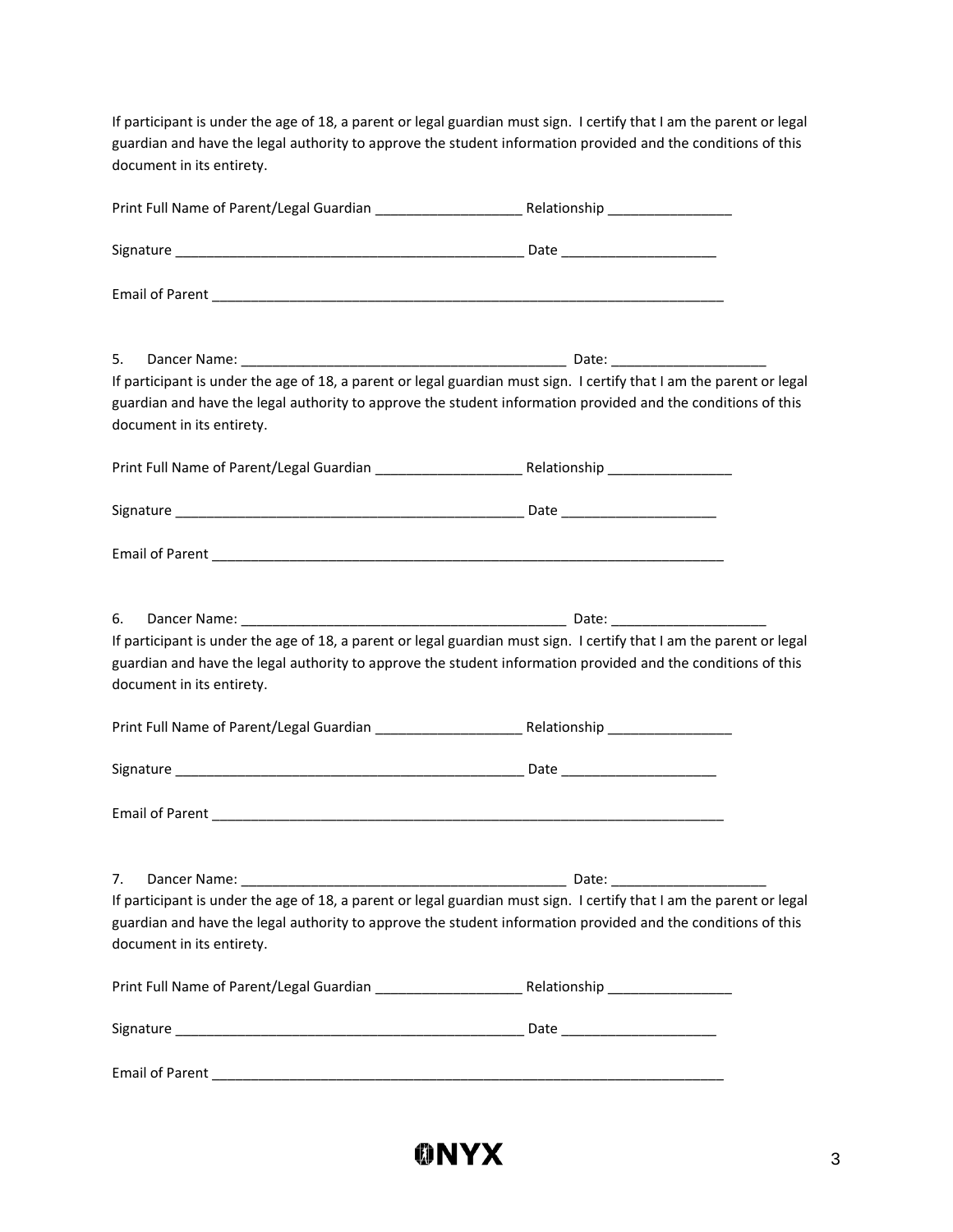| 8.  |                           |                                                                                                                      |
|-----|---------------------------|----------------------------------------------------------------------------------------------------------------------|
|     |                           | If participant is under the age of 18, a parent or legal guardian must sign. I certify that I am the parent or legal |
|     |                           | guardian and have the legal authority to approve the student information provided and the conditions of this         |
|     | document in its entirety. |                                                                                                                      |
|     |                           |                                                                                                                      |
|     |                           |                                                                                                                      |
|     |                           |                                                                                                                      |
| 9.  |                           |                                                                                                                      |
|     |                           | If participant is under the age of 18, a parent or legal guardian must sign. I certify that I am the parent or legal |
|     |                           | guardian and have the legal authority to approve the student information provided and the conditions of this         |
|     | document in its entirety. |                                                                                                                      |
|     |                           |                                                                                                                      |
|     |                           |                                                                                                                      |
|     |                           |                                                                                                                      |
|     |                           |                                                                                                                      |
|     |                           | If participant is under the age of 18, a parent or legal guardian must sign. I certify that I am the parent or legal |
|     | document in its entirety. | guardian and have the legal authority to approve the student information provided and the conditions of this         |
|     |                           |                                                                                                                      |
|     |                           |                                                                                                                      |
|     |                           |                                                                                                                      |
|     |                           |                                                                                                                      |
| 11. |                           | If participant is under the age of 18, a parent or legal guardian must sign. I certify that I am the parent or legal |
|     |                           | guardian and have the legal authority to approve the student information provided and the conditions of this         |
|     | document in its entirety. |                                                                                                                      |
|     |                           |                                                                                                                      |
|     |                           |                                                                                                                      |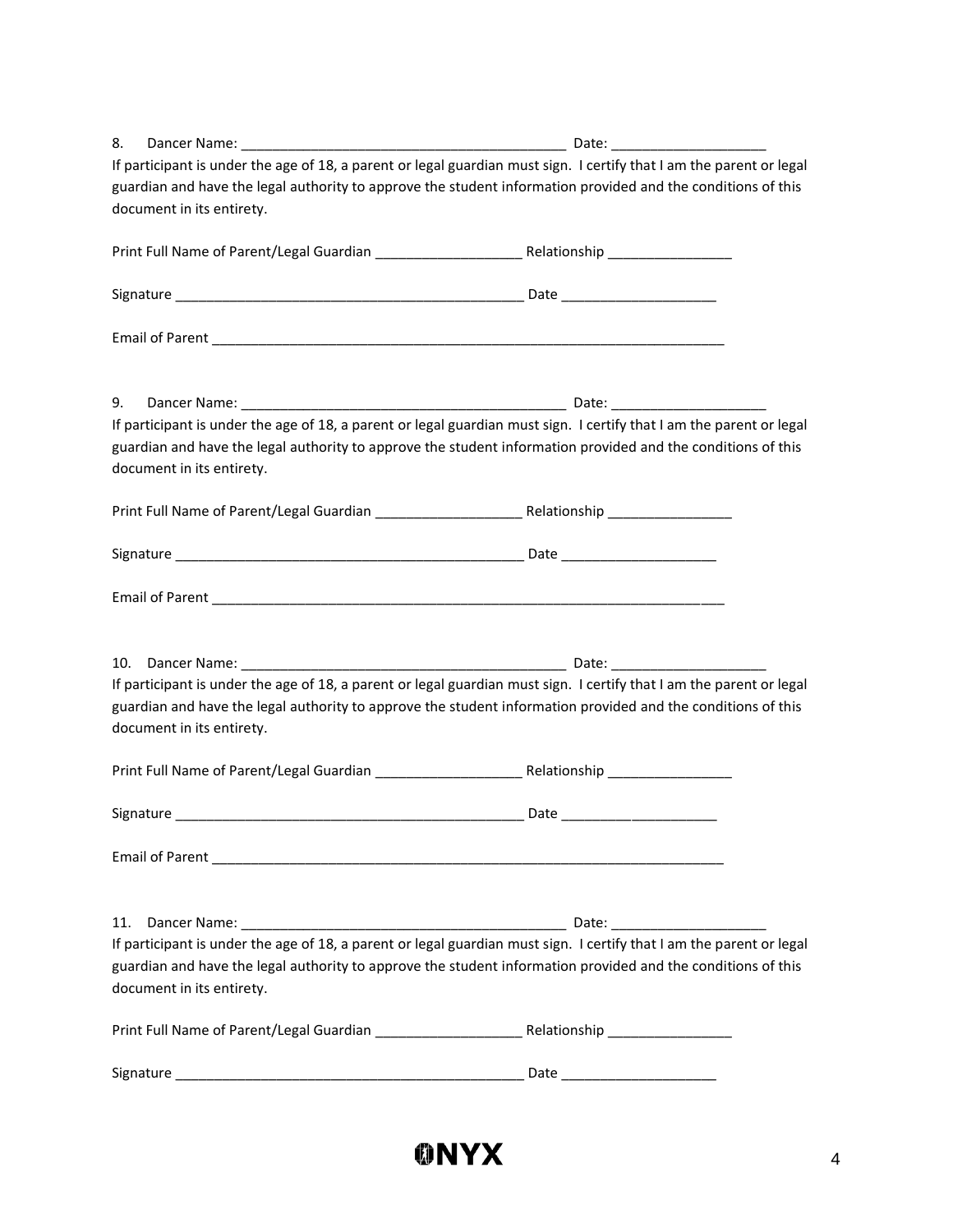Email of Parent \_\_\_\_\_\_\_\_\_\_\_\_\_\_\_\_\_\_\_\_\_\_\_\_\_\_\_\_\_\_\_\_\_\_\_\_\_\_\_\_\_\_\_\_\_\_\_\_\_\_\_\_\_\_\_\_\_\_\_\_\_\_\_\_\_\_

|                           | If participant is under the age of 18, a parent or legal guardian must sign. I certify that I am the parent or legal |
|---------------------------|----------------------------------------------------------------------------------------------------------------------|
|                           | guardian and have the legal authority to approve the student information provided and the conditions of this         |
| document in its entirety. |                                                                                                                      |
|                           |                                                                                                                      |
|                           |                                                                                                                      |
|                           |                                                                                                                      |
|                           |                                                                                                                      |
|                           |                                                                                                                      |
|                           | If participant is under the age of 18, a parent or legal guardian must sign. I certify that I am the parent or legal |
| document in its entirety. | guardian and have the legal authority to approve the student information provided and the conditions of this         |
|                           |                                                                                                                      |
|                           |                                                                                                                      |
|                           |                                                                                                                      |
|                           |                                                                                                                      |
|                           | If participant is under the age of 18, a parent or legal guardian must sign. I certify that I am the parent or legal |
|                           | guardian and have the legal authority to approve the student information provided and the conditions of this         |
| document in its entirety. |                                                                                                                      |
|                           |                                                                                                                      |
| Signature                 | Date                                                                                                                 |
|                           |                                                                                                                      |
| 15.                       |                                                                                                                      |
|                           | If participant is under the age of 18, a parent or legal guardian must sign. I certify that I am the parent or legal |
| document in its entirety. | guardian and have the legal authority to approve the student information provided and the conditions of this         |
|                           |                                                                                                                      |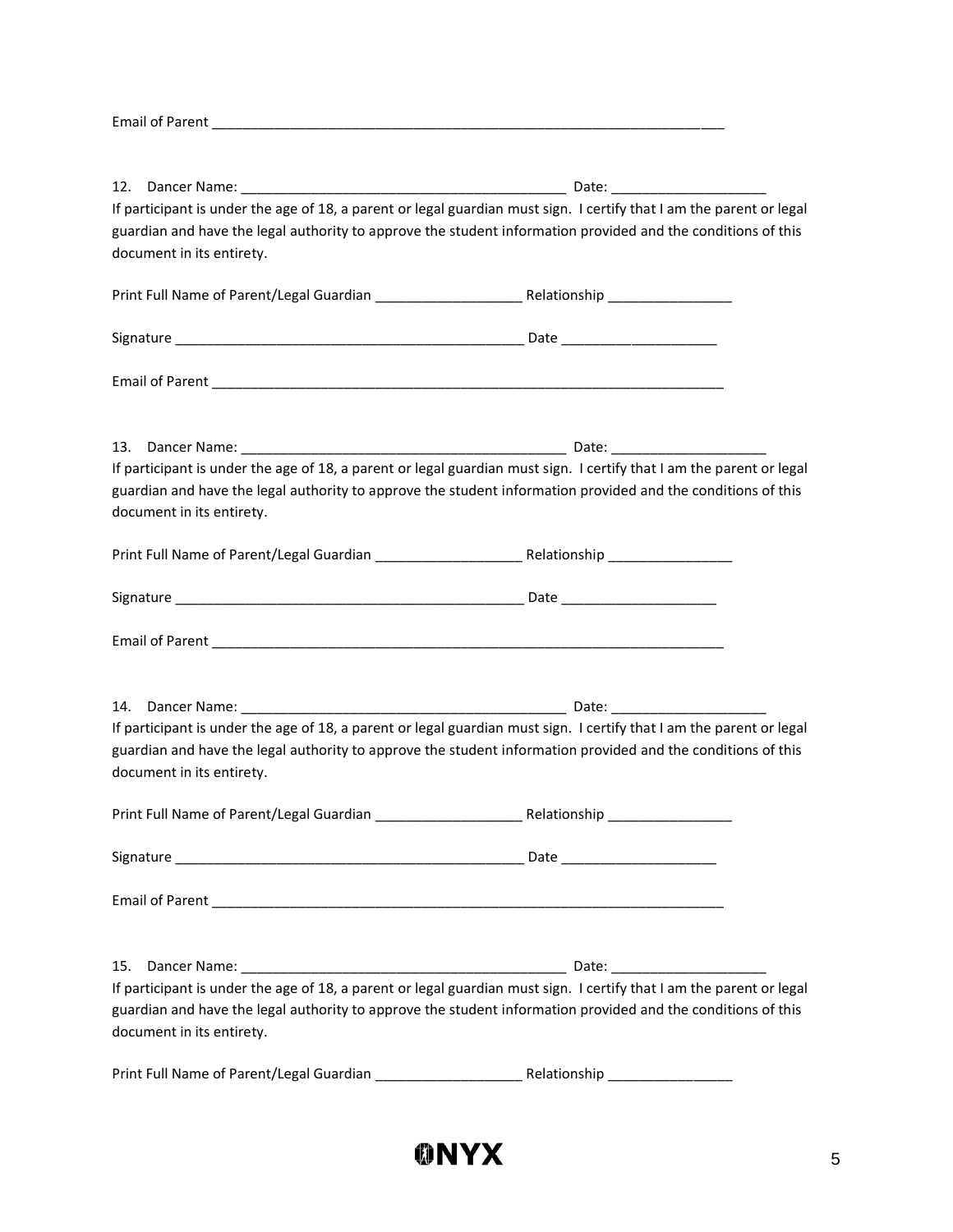|                           | If participant is under the age of 18, a parent or legal guardian must sign. I certify that I am the parent or legal |
|---------------------------|----------------------------------------------------------------------------------------------------------------------|
|                           | guardian and have the legal authority to approve the student information provided and the conditions of this         |
| document in its entirety. |                                                                                                                      |
|                           |                                                                                                                      |
|                           |                                                                                                                      |
|                           |                                                                                                                      |
|                           |                                                                                                                      |
|                           |                                                                                                                      |
|                           |                                                                                                                      |
|                           | If participant is under the age of 18, a parent or legal guardian must sign. I certify that I am the parent or legal |
|                           | guardian and have the legal authority to approve the student information provided and the conditions of this         |
| document in its entirety. |                                                                                                                      |
|                           |                                                                                                                      |
|                           |                                                                                                                      |
|                           |                                                                                                                      |
|                           |                                                                                                                      |
|                           |                                                                                                                      |
|                           |                                                                                                                      |
| 18.                       |                                                                                                                      |
|                           | If participant is under the age of 18, a parent or legal guardian must sign. I certify that I am the parent or legal |
|                           | guardian and have the legal authority to approve the student information provided and the conditions of this         |
| document in its entirety. |                                                                                                                      |
|                           |                                                                                                                      |
|                           |                                                                                                                      |
|                           |                                                                                                                      |
|                           |                                                                                                                      |
|                           |                                                                                                                      |
|                           |                                                                                                                      |
| 19.                       |                                                                                                                      |
|                           | If participant is under the age of 18, a parent or legal guardian must sign. I certify that I am the parent or legal |
| document in its entirety. | guardian and have the legal authority to approve the student information provided and the conditions of this         |
|                           |                                                                                                                      |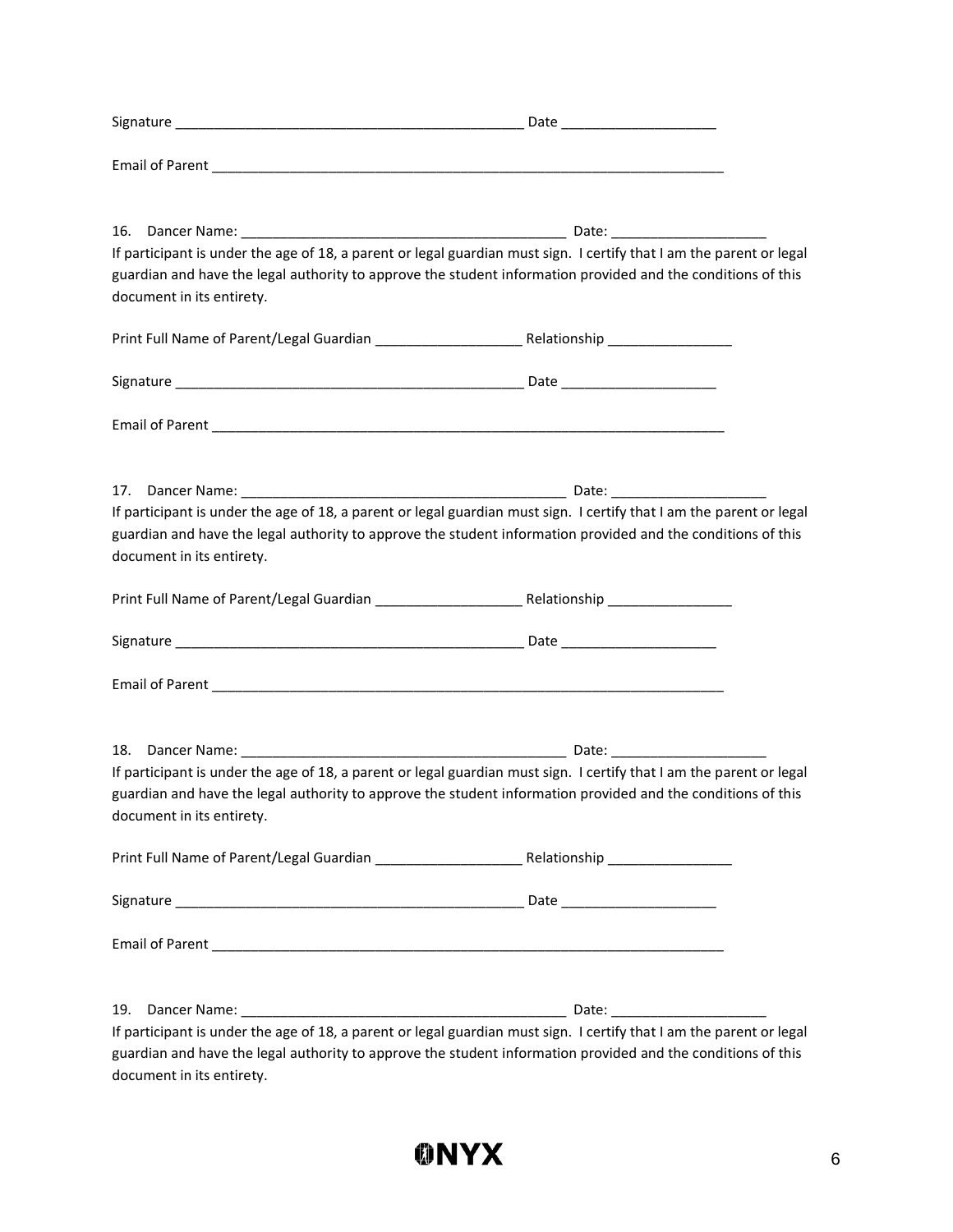|                           | If participant is under the age of 18, a parent or legal guardian must sign. I certify that I am the parent or legal<br>guardian and have the legal authority to approve the student information provided and the conditions of this |
|---------------------------|--------------------------------------------------------------------------------------------------------------------------------------------------------------------------------------------------------------------------------------|
| document in its entirety. |                                                                                                                                                                                                                                      |
|                           |                                                                                                                                                                                                                                      |
|                           |                                                                                                                                                                                                                                      |
| document in its entirety. | If participant is under the age of 18, a parent or legal guardian must sign. I certify that I am the parent or legal<br>guardian and have the legal authority to approve the student information provided and the conditions of this |
|                           |                                                                                                                                                                                                                                      |
|                           |                                                                                                                                                                                                                                      |
|                           |                                                                                                                                                                                                                                      |
| document in its entirety. | If participant is under the age of 18, a parent or legal guardian must sign. I certify that I am the parent or legal<br>guardian and have the legal authority to approve the student information provided and the conditions of this |
|                           |                                                                                                                                                                                                                                      |
|                           |                                                                                                                                                                                                                                      |
|                           |                                                                                                                                                                                                                                      |
| 23.                       |                                                                                                                                                                                                                                      |

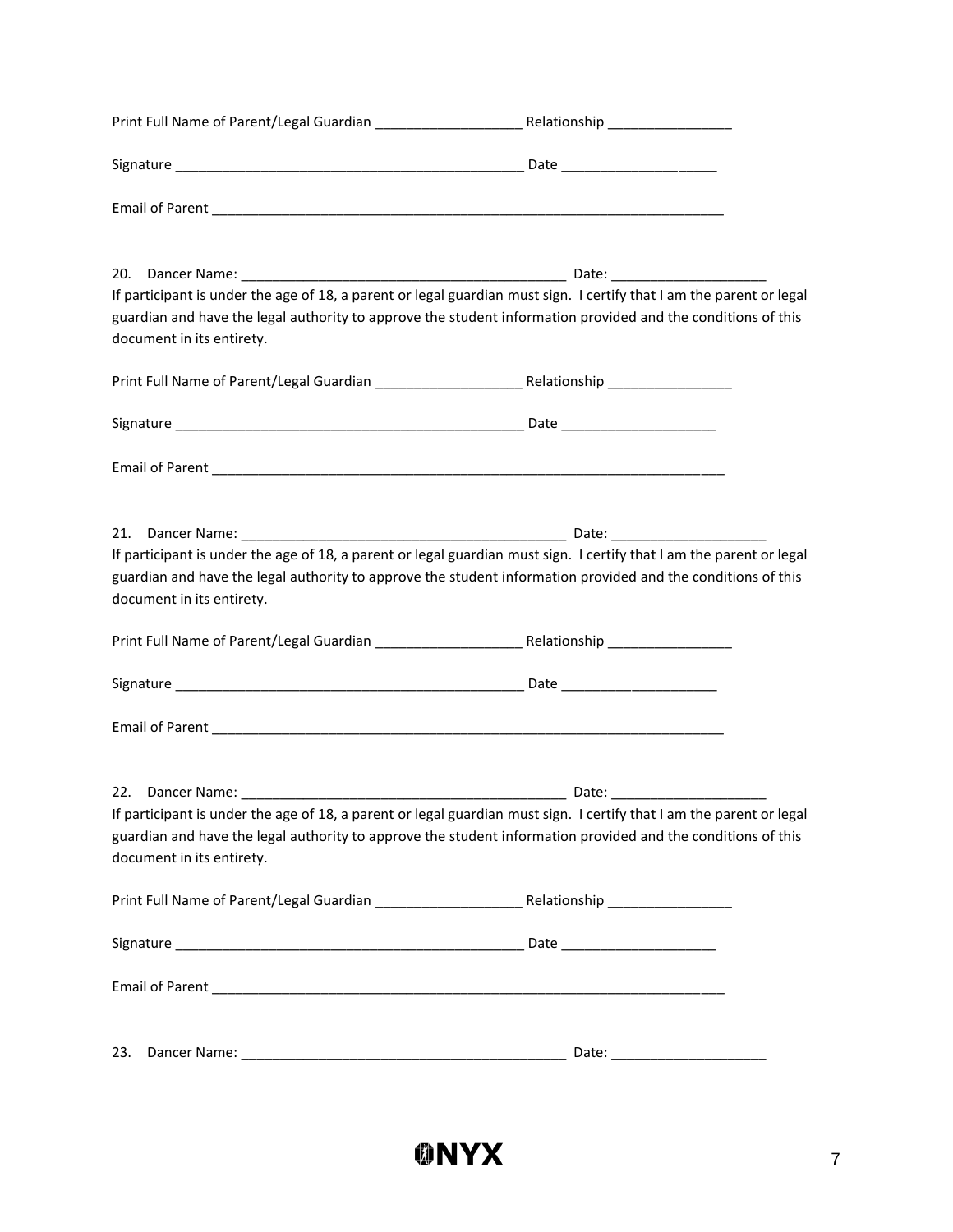If participant is under the age of 18, a parent or legal guardian must sign. I certify that I am the parent or legal guardian and have the legal authority to approve the student information provided and the conditions of this document in its entirety.

| 24.<br>guardian and have the legal authority to approve the student information provided and the conditions of this<br>document in its entirety. | If participant is under the age of 18, a parent or legal guardian must sign. I certify that I am the parent or legal |
|--------------------------------------------------------------------------------------------------------------------------------------------------|----------------------------------------------------------------------------------------------------------------------|
|                                                                                                                                                  |                                                                                                                      |
|                                                                                                                                                  |                                                                                                                      |
|                                                                                                                                                  |                                                                                                                      |
| guardian and have the legal authority to approve the student information provided and the conditions of this<br>document in its entirety.        | If participant is under the age of 18, a parent or legal guardian must sign. I certify that I am the parent or legal |
|                                                                                                                                                  |                                                                                                                      |
|                                                                                                                                                  |                                                                                                                      |
|                                                                                                                                                  |                                                                                                                      |
| guardian and have the legal authority to approve the student information provided and the conditions of this<br>document in its entirety.        | If participant is under the age of 18, a parent or legal guardian must sign. I certify that I am the parent or legal |
|                                                                                                                                                  |                                                                                                                      |
|                                                                                                                                                  |                                                                                                                      |
|                                                                                                                                                  |                                                                                                                      |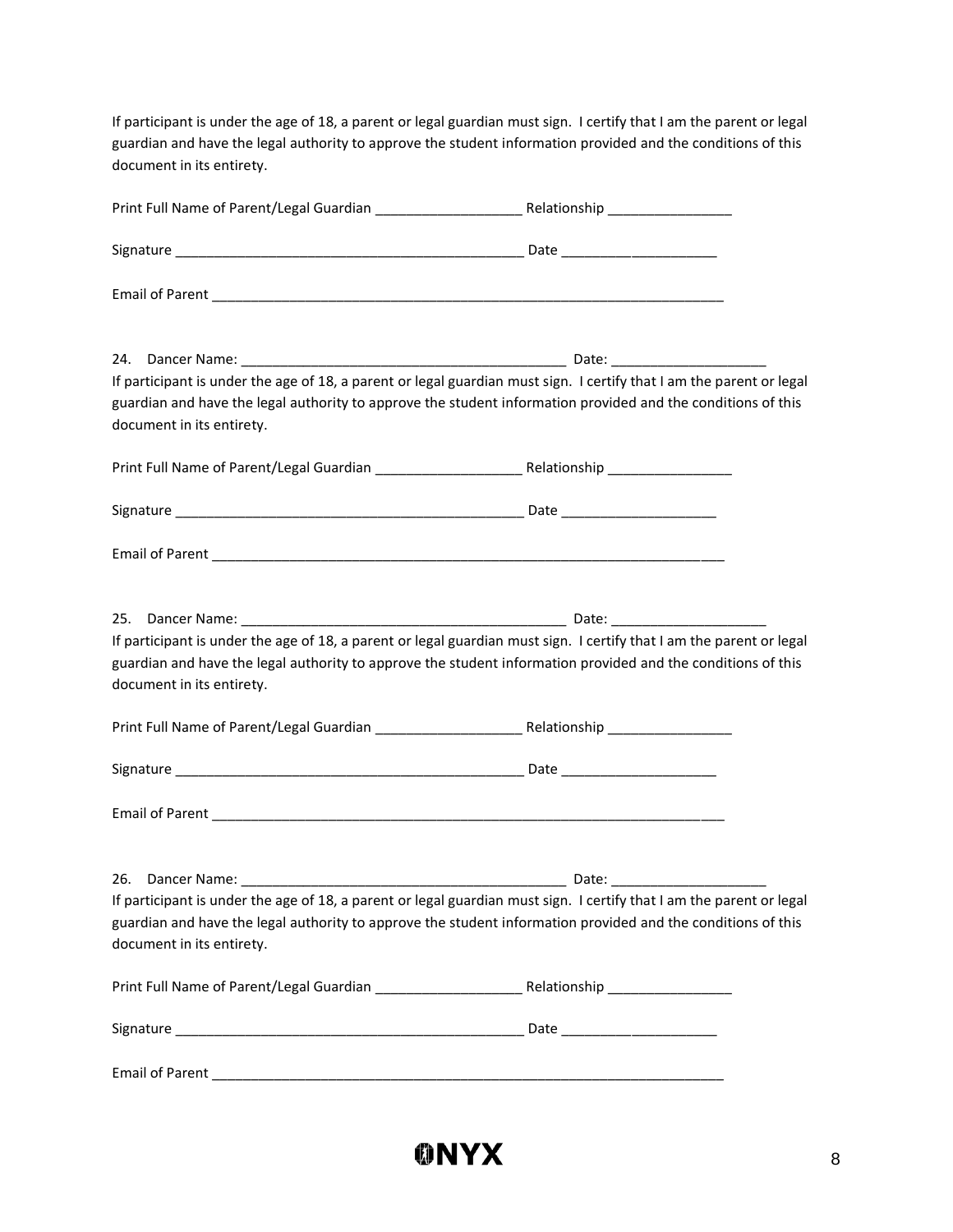|                           | If participant is under the age of 18, a parent or legal guardian must sign. I certify that I am the parent or legal |
|---------------------------|----------------------------------------------------------------------------------------------------------------------|
|                           | guardian and have the legal authority to approve the student information provided and the conditions of this         |
| document in its entirety. |                                                                                                                      |
|                           |                                                                                                                      |
|                           |                                                                                                                      |
|                           |                                                                                                                      |
|                           |                                                                                                                      |
|                           | If participant is under the age of 18, a parent or legal guardian must sign. I certify that I am the parent or legal |
|                           | guardian and have the legal authority to approve the student information provided and the conditions of this         |
| document in its entirety. |                                                                                                                      |
|                           |                                                                                                                      |
|                           |                                                                                                                      |
|                           |                                                                                                                      |
|                           |                                                                                                                      |
|                           | If participant is under the age of 18, a parent or legal guardian must sign. I certify that I am the parent or legal |
|                           | guardian and have the legal authority to approve the student information provided and the conditions of this         |
| document in its entirety. |                                                                                                                      |
|                           |                                                                                                                      |
|                           |                                                                                                                      |
|                           |                                                                                                                      |
|                           |                                                                                                                      |
| 30.                       |                                                                                                                      |
|                           | If participant is under the age of 18, a parent or legal guardian must sign. I certify that I am the parent or legal |
| document in its entirety. | guardian and have the legal authority to approve the student information provided and the conditions of this         |
|                           |                                                                                                                      |
|                           |                                                                                                                      |
|                           |                                                                                                                      |